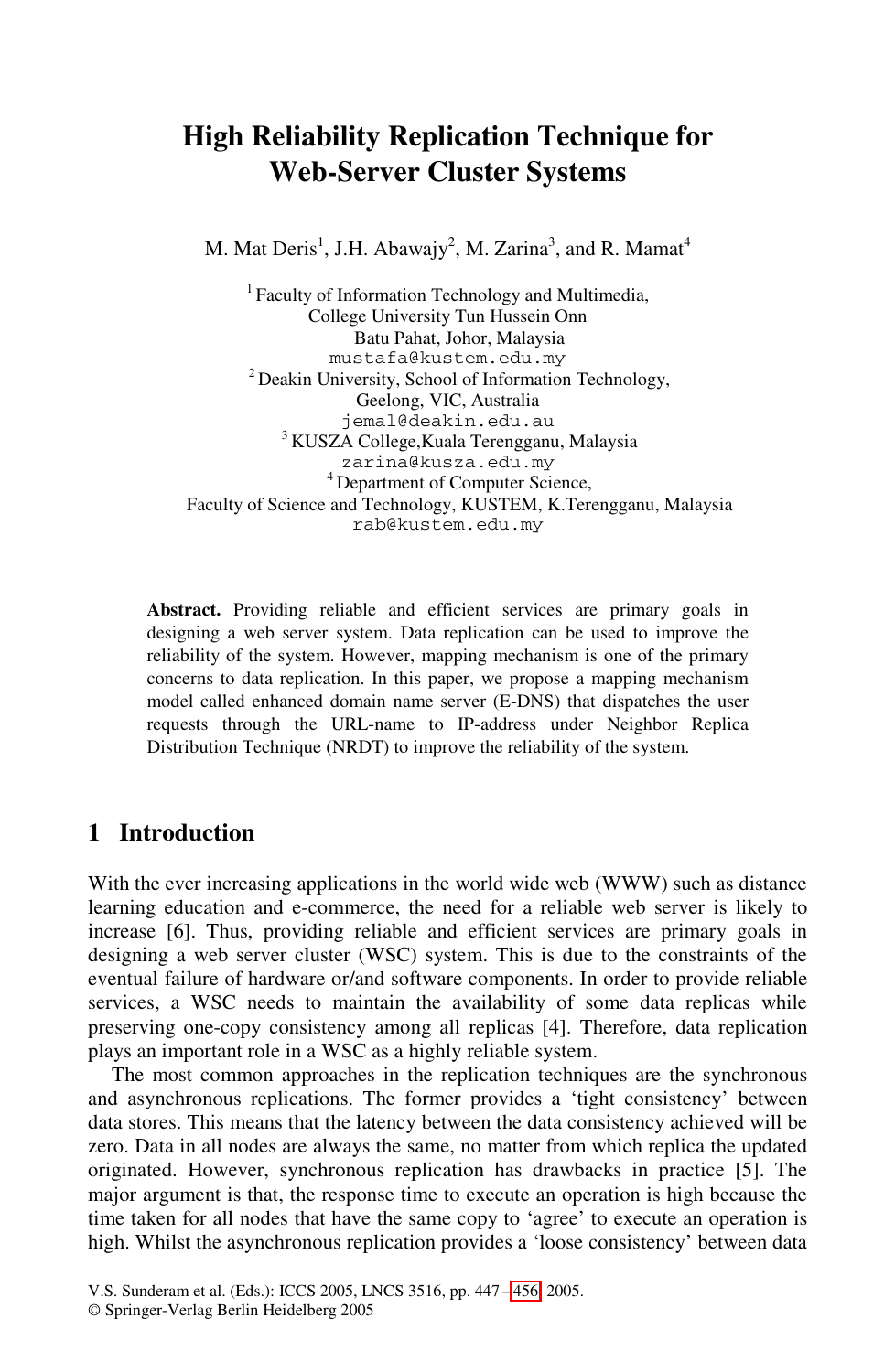stores. The replication process occurs asynchronous to originating transaction. In other words, there is always some degree of lag between the time the originating transaction is committed and the effects of the transaction are available at any replica(s)  $[1]$ . Nevertheless, the response time is lower than that of the synchronous technique.

Reliability refers to the probability that the system under consideration does not experience any failure in a given time interval. Thus, a reliable WSC is one that can continue to process user's requests even when the underlying system is unreliable [3]. When components fail, it should still be able to continue executing the requests without violating the database consistency.

In this paper we propose the enhanced domain name server (E-DNS) algorithm as a mapping mechanism under the Neighbor Replica Distribution Technique (NRDT) to improve the reliability of the system. In case of server failure, the server will be switched to neighboring IP address.

The paper is organized as follows. Section 2 reviews NRDT model. Section 3 describes typical DNS. Section 4 describes the concept of E-DNS. Section 5 concludes the proposed work.

## **2 Neighbor-Replica Distribution Technique (NRDT)**

#### **2.1 The Model**

In a replicated database, copies of a data object may be stored at several sites in the network. Multiple copies of a data object must appear as a single logical data object to the transactions. This is termed as one-copy equivalence and is enforced by the replica control technique. The correctness criteria for replicated database is one-copy serializability [11], which ensures both one-copy equivalence and the serializable execution of transactions. In order to ensure the one-copy serializability, a replicated data object may be read by reading a quorum of copies, and it may be written by writing a quorum of copies. The selection of a quorum is restricted by the quorum intersection property to ensure one-copy equivalence: For any two operations  $o[x]$  and  $o'[x]$  on a data object x, where at least one of them is a write, the quorum must have a non-empty intersection. The quorum for an operation is defined as a set of copies whose number is sufficient to execute that operation.

Briefly, a site *i* initiates a NRDT transaction to update its data object. For all accessible data objects, a NRG transaction attempts to access a NRDT quorum. If a NRDT transaction gets a write quorum with non-empty intersection, it is accepted for execution and completion, otherwise it is rejected. We assume for the read quorum, if two transactions attempt to read a common data object, read operations do not change the values of the data object. Since read and write quorums must intersect and any two NRDT quorums must also intersect, then all transaction executions are one-copy serializable.

In the design of the WSC, a client on the Internet will notice only one IP address coming from the cluster, not those individual servers in the cluster. The cluster (with only one IP address visible to the public) is composed of a node called Request Distributor Agent (RDA) and a group of servers. The servers are logically connected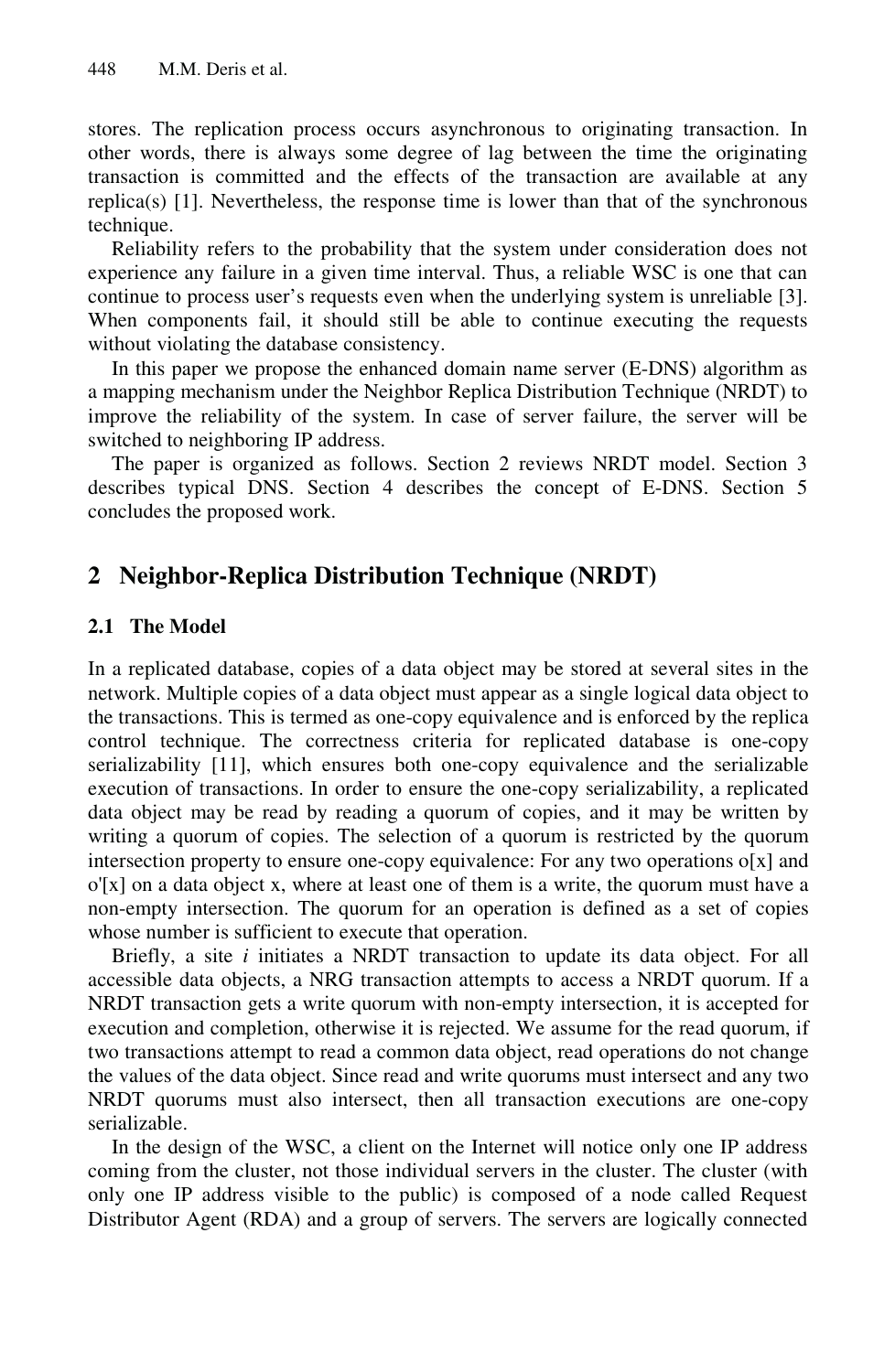to each other in the form of a grid structure, each of which is connected to RDA. Figure 1 shows architecture of the cluster-server system with nine servers. The RDA will forward legitimate Internet requests to the appropriate servers in the cluster. It returns any replies from the servers back to the clients.

Each node has the premier data (eg. *file a* will be located to server A, *file b* will be located to server B, and so on). The RDA will forward any request to the appropriate server with the premier data file. This is done by maintaining a server-service table that contains all the services provided by the cluster together with the corresponding addresses and their neighbors.

One advantage of a server cluster over a single server is its high security. If a single server is used, it is reachable from the Internet and therefore vulnerable for vicious [3]. Only the RDA has the IP address visible from the Internet, and all other stations of the cluster bear only private IP address. Therefore, all cluster-server stations are not reachable directly from the outside. A firewall system may be installed on the RDA to protect the whole cluster. To attack one of the cluster server stations, one has to first land on RDA and launch an attack from there. Network Address Translation is used on RDA to translate the destination IP address of incoming packets to an internal IP address, and that of the outgoing packets to the IP address on Internet where the requests.



Fig. 1. A Cluster with 9 servers

#### **2.2 The NRDT Technique**

In NRDT, all sites are logically organized in the form of a two-dimensional grid structure. For example, if a NRDT consists of nine nodes, it will be logically organized in the form of 3 x 3 grid as shown in Figure. 1. Each node has a *master* data file. In the remainder of this paper, we assume that replica copies are data files. A node is either operational or failed and the state (operational or failed) of each node is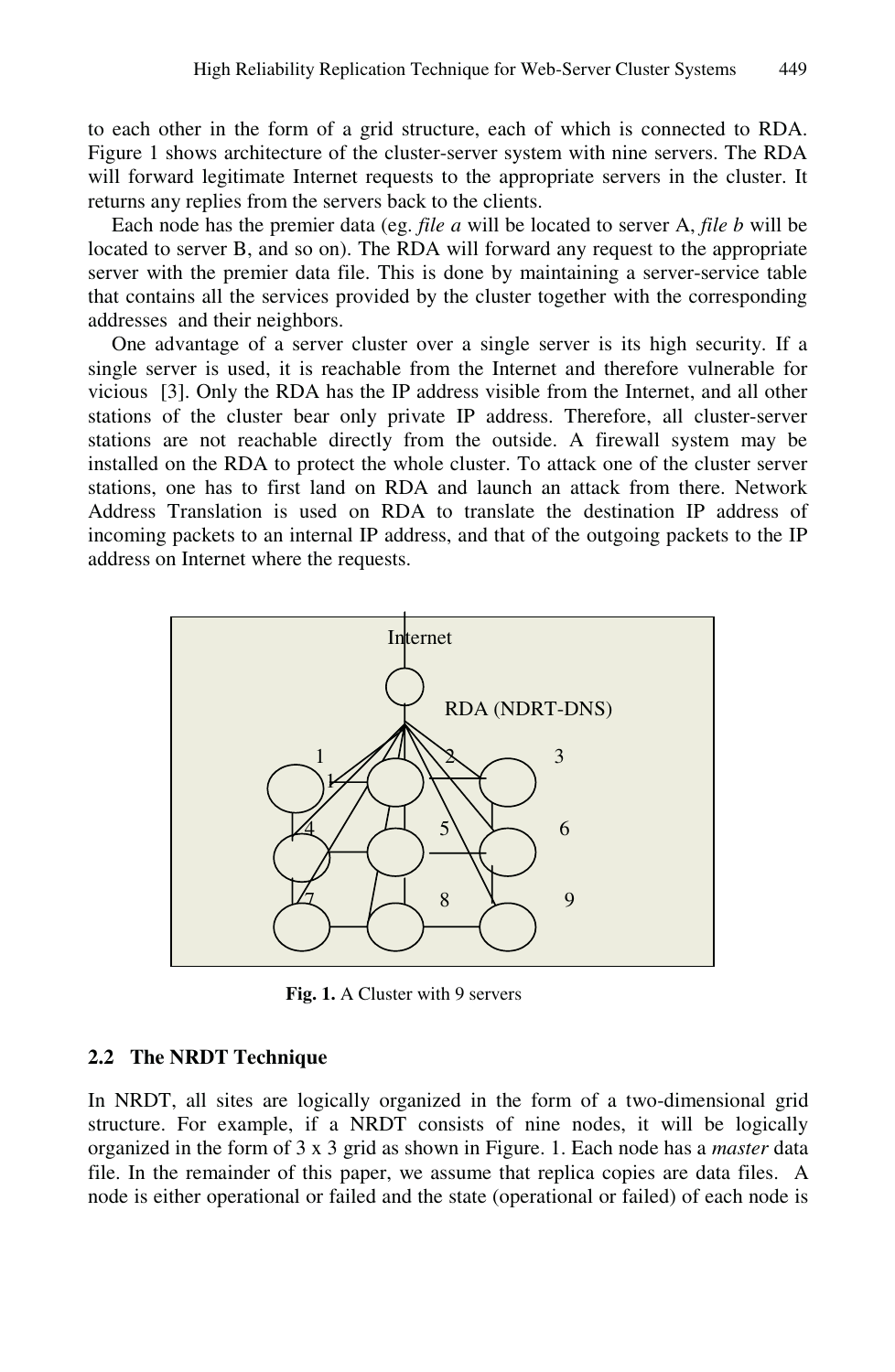statistically independent to the others. When a node is operational, the copy at the node is available; otherwise it is unavailable.

*Definition 2.2.1*: A node X is a neighbor to node Y, if X is logically-located adjacent to Y.

A data will replicate to the neighboring nodes from its primary node. The number of data replication, *d*, can be calculated using Property 2.2, as described below.

*Property 2.2***:** The number of data replication from each node,  $d \le 5$ .

*Proof:* Let n be a set of all nodes that are logically organized in a two-dimensional grid structure form. Then n nodes are labeled m(i,j),  $1 \le i \lt \sqrt{n}$ ,  $1 \le j \lt \sqrt{n}$ . Two way links will connect nodes  $n(i,j)$  with its four neighbors, nodes  $m(i\pm 1,j)$  and  $m(i,j\pm 1)$ , as long as there are nodes in the grid. Note that, four nodes on the corners of the grid, have only two adjacent nodes, and other nodes on the boundaries have only three neighbors. Thus the number of neighbors of each node is less than or equal to 4. Since the data will be replicated to neighbors, then the number of data replication from each node, *d*, is:

 $d \leq$  the number of neighbors + a data from node itself = 4+1 = 5.

For example, from Figure. 1, data from node 1 will replicate to node 2 and node 4 which are its neighbors. Node 5 has four neighbors, which are nodes 2, 4, 6, and 8. As such, node 5 has five replicas.

For simplicity, the primary node of any data file and its neighbors are assigned with vote one and vote zero otherwise. This vote assignment is called neighbor binary vote assignment on grid. A neighbor binary vote assignment on grid, B, is a function such that

B(*i*) ∈ {0,1}, 1≤ *i* ≤n

where  $B(i)$  is the vote assigned to node *i*. This assignment is treated as an allocation of replicated copies and a vote assigned to the node results in a copy allocated at the neighbor. That is,

1 vote  $\equiv$  1 copy.

Let 
$$
L_B = \sum_{i=1}^{n} B(i)
$$

n

where,  $L<sub>B</sub>$  is the total number of votes assigned to the primary node and its neighbors and it also equals to the number of copies of a file allocated in the system. Thus,  $L_B = d$ .

Let r and w denote the read quorum and write quorum, respectively. To ensure that the read operation always gets up-to-date values,  $r + w$  must be greater than the total number of copies (votes) assigned to all nodes. The following conditions are used to ensure consistency:

1)  $1 \leq r \leq L_B$ ,  $1 \leq w \leq L_B$ 

$$
2) \qquad r + w = L_B + 1.
$$

Conditions (1) and (2) ensure that there is a nonempty intersection of copies between every pair of read and write operations. Thus, the conditions ensure that a read operation can access the most recently updated copy of the replicated data. Timestamps can be used to determine which copies are most recently updated.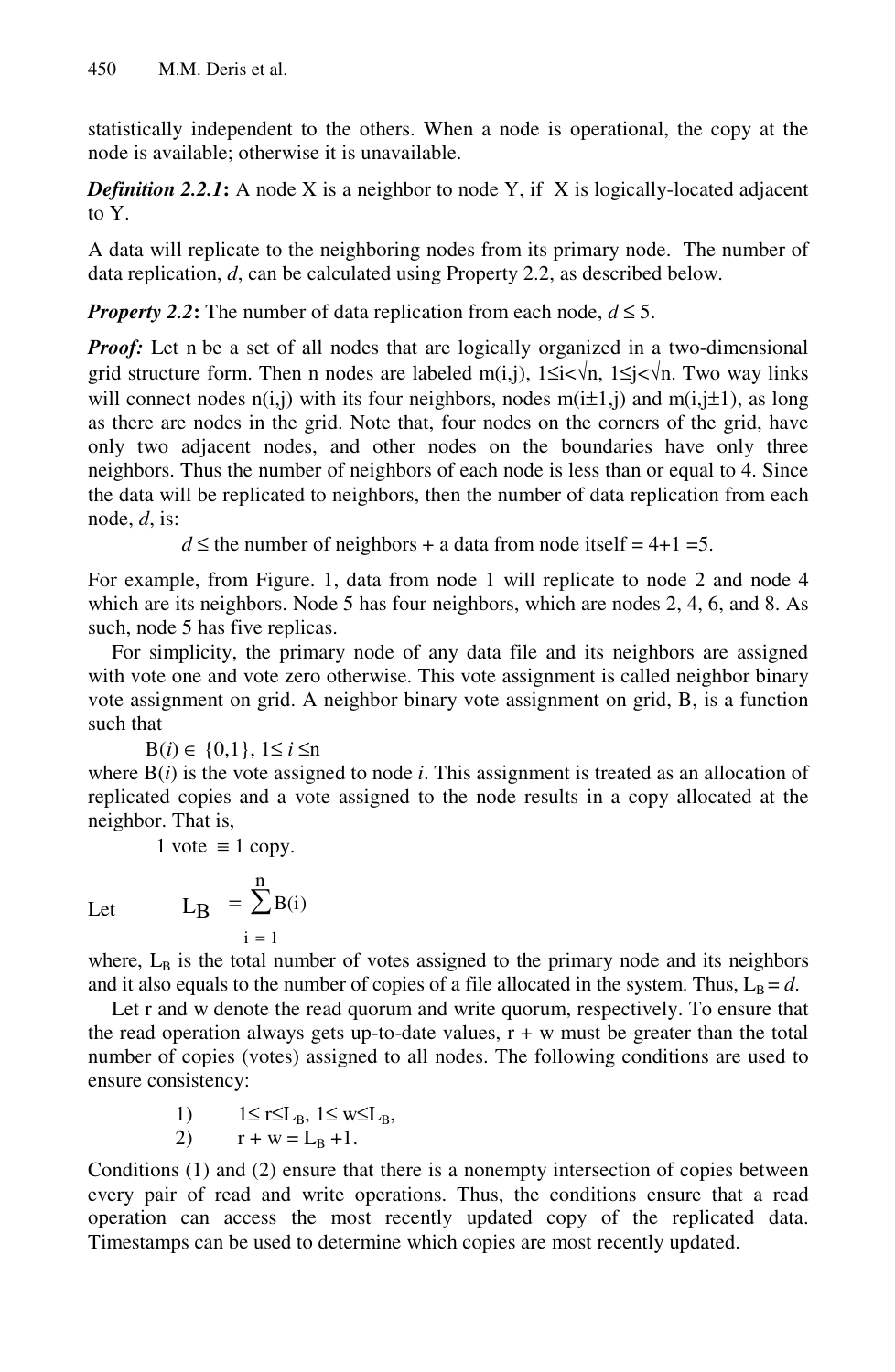Let  $S(B)$  be the set of nodes at which replicated copies are stored corresponding to the assignment B. Then

$$
S(B) = \{i | B(i) = 1, 1 \le i \le n\}.
$$

*Definition 2.2.2***:** For a quorum q, a *quorum group* is any subset of S(B) whose size is greater than or equal to q. The collection of quorum group is defined as the *quorum set*.

Let  $Q(B,q)$  be the quorum set with respect to the assignment B and quorum q, then  $Q(B,q) = \{ G | G \subseteq S(B) \text{ and } |G| \geq q \}$ 

For example, from Figure. 1, let node 5 be the primary node of the master data file x. Its neighbors are nodes 2, 4, 6 and 8. Consider an assignment B for the data file x, such that

$$
B_x(5)=B_x(2)=B_x(4)=B_x(6)=B_x(8)=1
$$

and  $L_{B_x} = B_x(5) + B_x(2) + B_x(4) + B_x(6) + B_x(8) = 5.$ 

Therefore,  $S(B_x) = \{5, 2, 4, 6, 8\}.$ 

If a read quorum for data file x, r = 2 and a write quorum  $w = L_{Bx} - r + 1 = 4$ , then the quorum sets for read and write operations are  $O(B_x, 2)$  and  $O(B_x, 4)$ , respectively, where

 $Q(B_x, 2) = \{\{5, 2\}, \{5, 4\}, \{5, 6\}, \{5, 8\}, \{5, 2, 4\}, \{5, 2, 6\}, \{5, 2, 8\}, \{5, 4, 6\}, \{5, 4, 8\}, \{5, 6, 8\},\$  $\{2,4,6\}, \{2,4,8\}, \{2,6,8\}, \{4,6,8\}, \{5,2,4,6\}, \{5,2,4,8\}, \{5,2,6,8\}, \{5,4,6,8\},$  $\{2,4,6,8\}, \{5,2,4,6,8\}\}$ and

 $Q(B_x, 4) = \{\{5, 2, 4, 6\}, \{5, 2, 4, 8\}, \{5, 2, 6, 8\}, \{5, 4, 6, 8\}, \{2, 4, 6, 8\}, \{5, 2, 4, 6, 8\}\}\$ 

#### **2.3 The Correctness of NRDT**

In this section, we will show that the NRDT technique is one-copy serializable. We start by defining sets of groups called *coterie* [12] and to avoid confusion we refer the sets of copies as *groups*. Thus, sets of *groups* are sets of sets of copies.

*Definition* **2.3.1.** *Coterie*. Let **U** be a set of *groups* that compose the system. A set of *groups* **T** is a coterie under **U** iff

i)  $G \in T$  implies that  $G \neq \emptyset$  and  $G \subseteq U$ .

ii) If G, H  $\in$  **T** then G  $\cap$  H  $\neq$  Ø ( intersection property)

iii) There are no G,  $H \in T$  such that  $G ⊂ H$  (minimality).

By definition of coterie and from Definition 2.2.2, then  $Q(B,w)$  is a coterie, because it satisfies all coterie's properties.

Since read operations do not change the value of the accessed data object, a read quorum does not need to satisfy the intersection property. To ensure that a read operation can access the most recently updated copy of the replicated data, two conditions in sub-section 2.2 must be conformed. While a write quorum needs to satisfy read-write and write-write intersection properties. The correct criterion for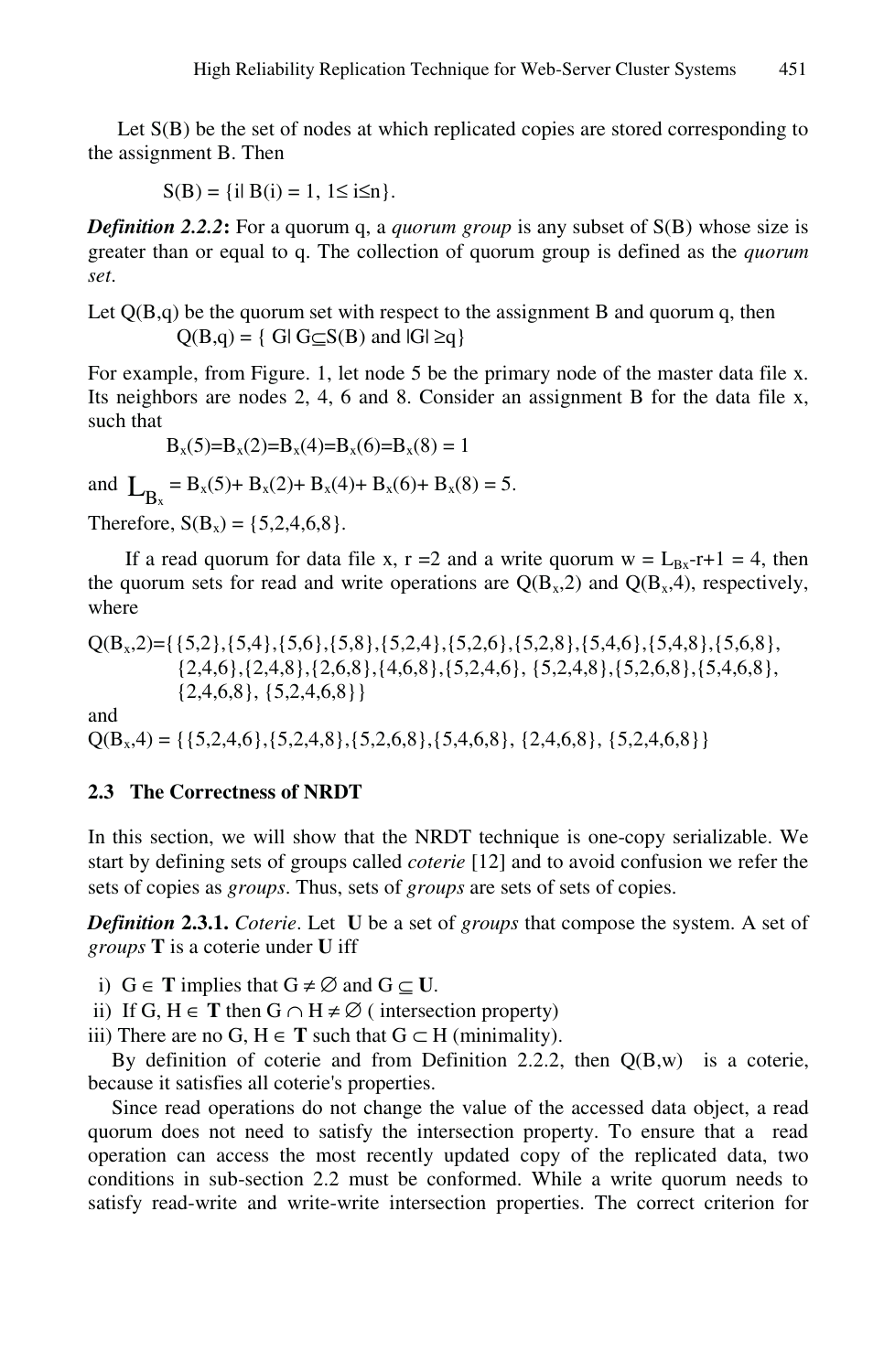replicated database is one-copy serializable. The next theorem provides us with a mechanism to check whether NRDT is correct.

*Theorem 2.3.1.* The NRDT technique is one-copy serializable.

*Proof:* The theorem holds on condition that the NRDT technique satisfies the quorum intersection properties, i.e., write-write and read-write intersections. Since  $Q(B,w)$  is a coterie then it satisfies the write-write intersection. However, for the case of a read-write intersection, it can be easily shown that  $\forall G \in Q(B,r)$  and  $\forall H \in Q(B,w)$ , then  $G \cap H \neq \emptyset$ .

## **3 Overview of DNS**

At its most basic level, the DNS provides distributed database of name-to-address mappings spread across a hierarchy of nameservers. The namespace is partitioned into a hierarchy of domains and subdomains with each domain administered independently by an authoritative nameserver. Nameservers store the mapping of names to address in resource records, each having an associated time to live (TTL) field that determines how long the entry can be cached by other nameserver in the system. A large TTL value reduces the load on the nameservers but limits the frequency of update propagation through the system. The different types of resource records and additional details about the DNS are described in [9]. The most widely used nameserver implementation in the DNS is the Berkeley Internet Name Domain (BIND) [2].

Nameserver can be implemented in the form of iterative or recursive queries. In an iterative query, the nameserver returns either an answer to the query from its local database, or a referral to another nameserver that may be able to answer the query. In handling a recursive query, the nameserver return a final answer, querying any other nameserver necessary to resolve the name. Most nameserver within the hierarchy are configured to send and accept only iterative queries. Local nameserver, however, typically accept recursive queries from clients.

# **4 E- DNS**

E-DNS is proposed to enhance DNS according to the NRDT requirements. The function is similar to RDA in NRDT model. In case of server(s) fails, user cannot access data due to no other server take over the service. All clients or user requests from Internet are cross through to DNS to decide the right server to replay the request. When a server fails, the client who maps the name to IP address will find out that the server is down. The problem still unsolved although the client may press 'reload' or 'refresh' button in their browsers. This problem is unacceptable and unreliable. E-DNS is a viable alternative or solution to this problem because it is developed to take over the service in case of server(s) failure. To do this we used the complete DNS BIND software and only nameserver (it is the text file) in DNS will be updated according to match NRDT requirement. NRDT program will check the server fail/up every *t* second (time can be configured). E-DNS centralizes dispatching host name into single IP address and update it according to NRDT pattern. In case of server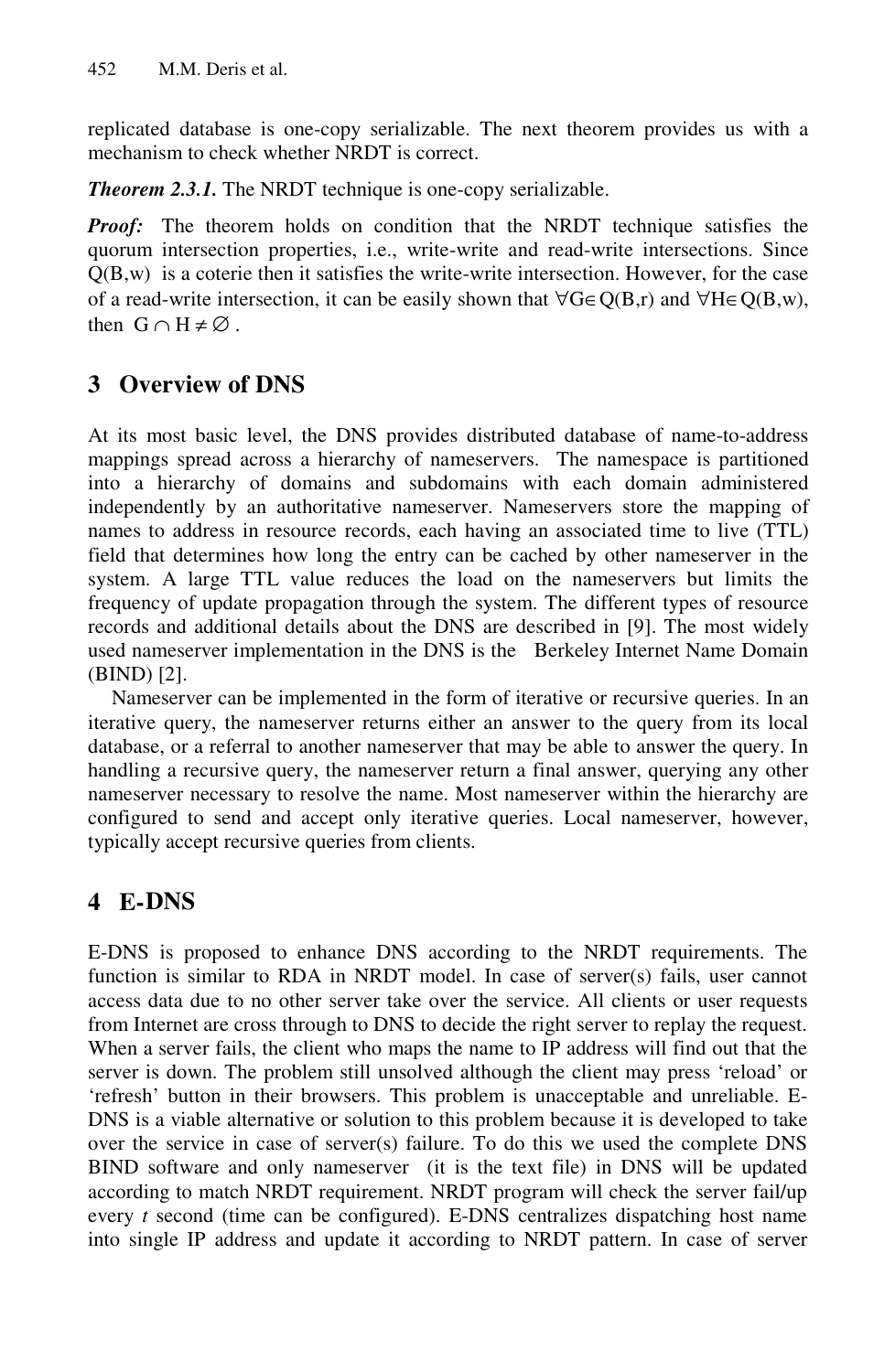failures, the server will be switched to its neighboring IP address. One of the main attractions of this approach is its ease of deployment.

#### **4.1 E- Algorithm DNS**

We design an algorithm for E-DNS. There are three important modules for E-DNS algorithms: communication module, recovering module and neighbor module. The communication module will check the server either up or down/fail, while the neighbor module will seek the appropriate neighbors when the primary server fails and the recovering module will update the failed of nameserver in DNS.

#### **Main**

 Read time.conf #user define the time Do while time true Call communication-module If died Call neighbor-module until true If true Call recovering-module End do **End Main**

#### **Procedure communication-module**

 Create sockets Assign port to sockets Get service Get IP Ping IP **End procedure** 

#### **Procedure Neighbor-Module**

```
 Read from NRDT able (have logic structure by metric) 
 Insert into array (#row,#cow) 
For i = 1 to 2
 For i = 1 to 2
  If i = 1If i = 1If row !=1New-metric = \text{cow} - 1, \text{row}If i = 2New-metric = \text{cow} + 1, row
 End if \#i = 1If i = 2If i = 1New-metric = \text{cow, row} - 1If i = 2
```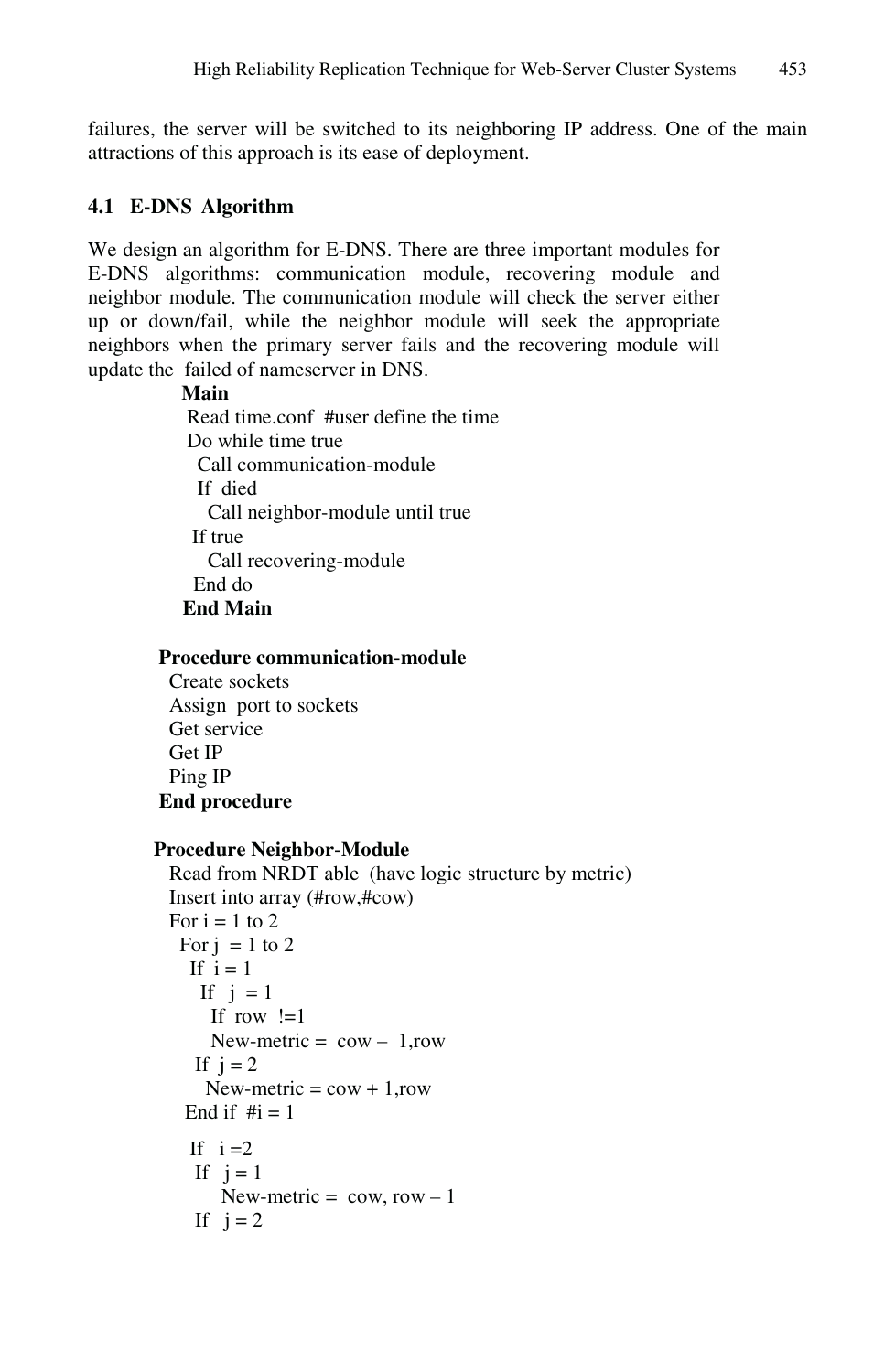```
New-metric = \text{cow}, \text{row} +1End if \# i= 2.
    End for #i 
   End for #j 
 End procedure
```
#### **Procedure recovering-module**

 Read DNS text fail Seek IP dead (#IP take from communication module) Replace new IP (#IP take from neighbor module) Re-run DNS software  **End Procedure** 

### **4.2 Simulation of E-DNS**

Assume that in a web sever cluster, there are six servers with the IP-address shown below:

- 1) p1.project.com is primary mail server with IP 999.999.9.111
- 2) p2.project.com is primary ftp server with IP 999.999.9.222
- 3) p3.project.com is primary web server with IP 999.999.9.333
- 4) p4.project.com is primary distance learning server with IP 999.999.9.444
- 5) p5.project.com is primary telnet server with IP 999.999.9.555
- 6) p6.project.com is primary other server with IP 999.999.9.666

1. Under normal *conFiguration* on BIND nameserver file, mapping address is simply done through the name to the IP address of single server as show below;

| p1.project.com | -IN |   | 999.999.9.111 |
|----------------|-----|---|---------------|
| p2.project.com | IN  | А | 999.999.9.222 |
| p3.project.com | IN  | A | 999.999.9.333 |
| p4.project.com | IN  | А | 999.999.9.444 |
| p5.project.com | IN  | А | 999.999.9.555 |
| p6.project.com | IN  |   | 999.999.9.666 |

2. *ConFiguration* of the NRDT table consists of port, server name, IP and logical structure for every node (metric). The logical table *conFiguration* based NRDT is shown as.

| 80 | p1.project.com | 999.999.9.111 |    |
|----|----------------|---------------|----|
| 21 | p2.project.com | 999.999.9.222 | 12 |
| 23 | p3.project.com | 999.999.9.333 | 13 |
| 80 | p4.project.com | 999.999.9.444 | 21 |
| 80 | p5.project.com | 999.999.9.444 | 23 |
| 80 | p6.project.com | 999.999.9.444 | 24 |

3. The NRDT program will check the server either it is up or down/fail. For example, if the server with 999.999.9.222 (metric 12) fails, then its neighbors (could be with the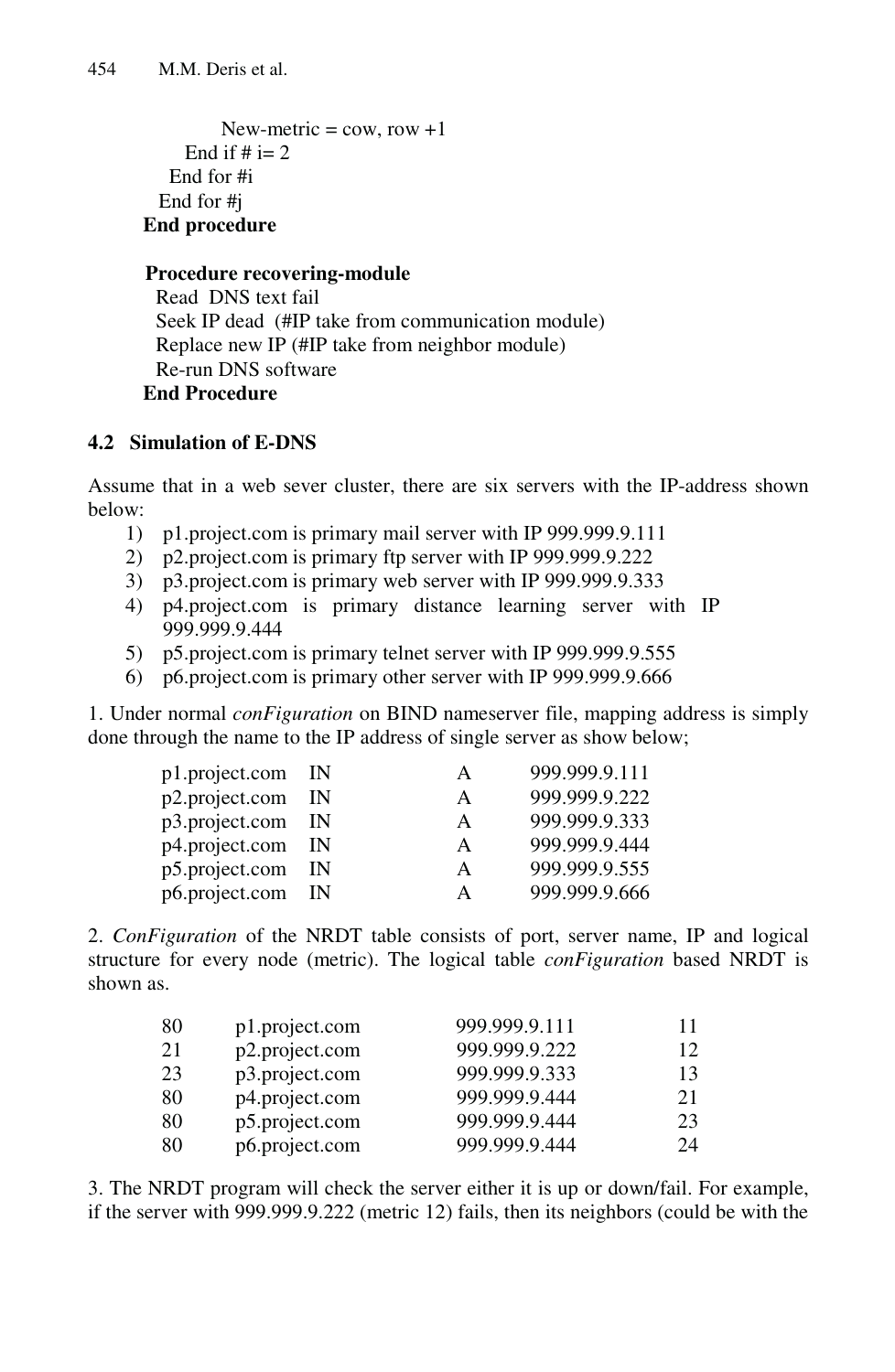metrics 11,13,22) will be replaced (for example with IP address 999.999.9.333). The nameserver update becomes;

| p1.project.com IN |      | А | 999.999.9.111 |
|-------------------|------|---|---------------|
| p2.project.com    | IN   | А | 999.999.9.333 |
| p3.project.com    | -IN  | А | 999.999.9.333 |
| p4.project.com    | -IN  | А | 999.999.9.444 |
| p5.project.com    | - IN | А | 999.999.9.555 |
| p6.project.com    | IN   | А | 999.999.9.666 |

When requests come from Internet to browser ftp server, with the primary IP address 999.999.9.222, it will automatically mapped to the IP address 999.999.333. Thus, services on Internet are accessible at any point of time. Consequently, the reliability of the server is increased.

## **5 Conclusion**

Web server cluster is a popular architecture used to improve the reliability and availability of the systems. However, with the current DNS algorithm, it is unreliable due to the fact that in a case of server(s) fails, users cannot access the data since no other server take over the service. In this paper, an enhanced domain name server (E-DNS) algorithm on NRDT technique, has been proposed to improve the reliability of the WSC. The algorithm is used as a mapping mechanism to dispatch the user requests through the URL-name to IP-address. It centralizes dispatching host name into single IP address and update it according to NRDT pattern. In case of server failures, the server will be switched to its neighboring IP address. The simulation showed that the proposed algorithm works well and provides a convenient approach to increase the reliability of WSC.

## **References**

- [1] M. Buretta, "*Data replication: Tools and Techniques for Managing Distributed Information*", John Wiley, New York, (1997).
- [2] P. Albitz, and C.Liu, "DNS and BIND." *O'Reilly and Associates*, inc.,(2001).
- [3] J. Liu, L Xu, B. Gu, J. Zhang, "Scalable, High Performance Internet Cluster Server", *IEEE 4th Int'l Conf*. HPC-ASIA, Beijing, pp. 941-944, (2000)
- [4] M. Mat Deris, A. Mamat, P. C. Seng, H. Ibrahim, "Three Dimensional Grid Structure for Efficient Access of Replication Data", *Int'l Journal of interconnection Network, World Scientific*, Vol. 2, No. 3, pp 317-329, (2001).
- [5] A. Moissis, "*Sybase Replication Server: A practical Architecture for Distributing and Sharinf Information*", Technical Document, Sybase Inc, (1996).
- [6] E. Pacitti and E. Simon, " Update Propagation Strategies to Improve Fresh LazyMaster Replicated Databases", *Journal* VLDB, Vol. 8, no. 4, (2000).
- [7] H. H. Shen, S. M. Chen, and W. M. Zheng,"Reserch on Data Replication Distribution Technique for Web Server Cluster", *IEEE Proc. 4th Int'l. Conference on Performance Computing,* Beijing, pp. 966-968, (2000).